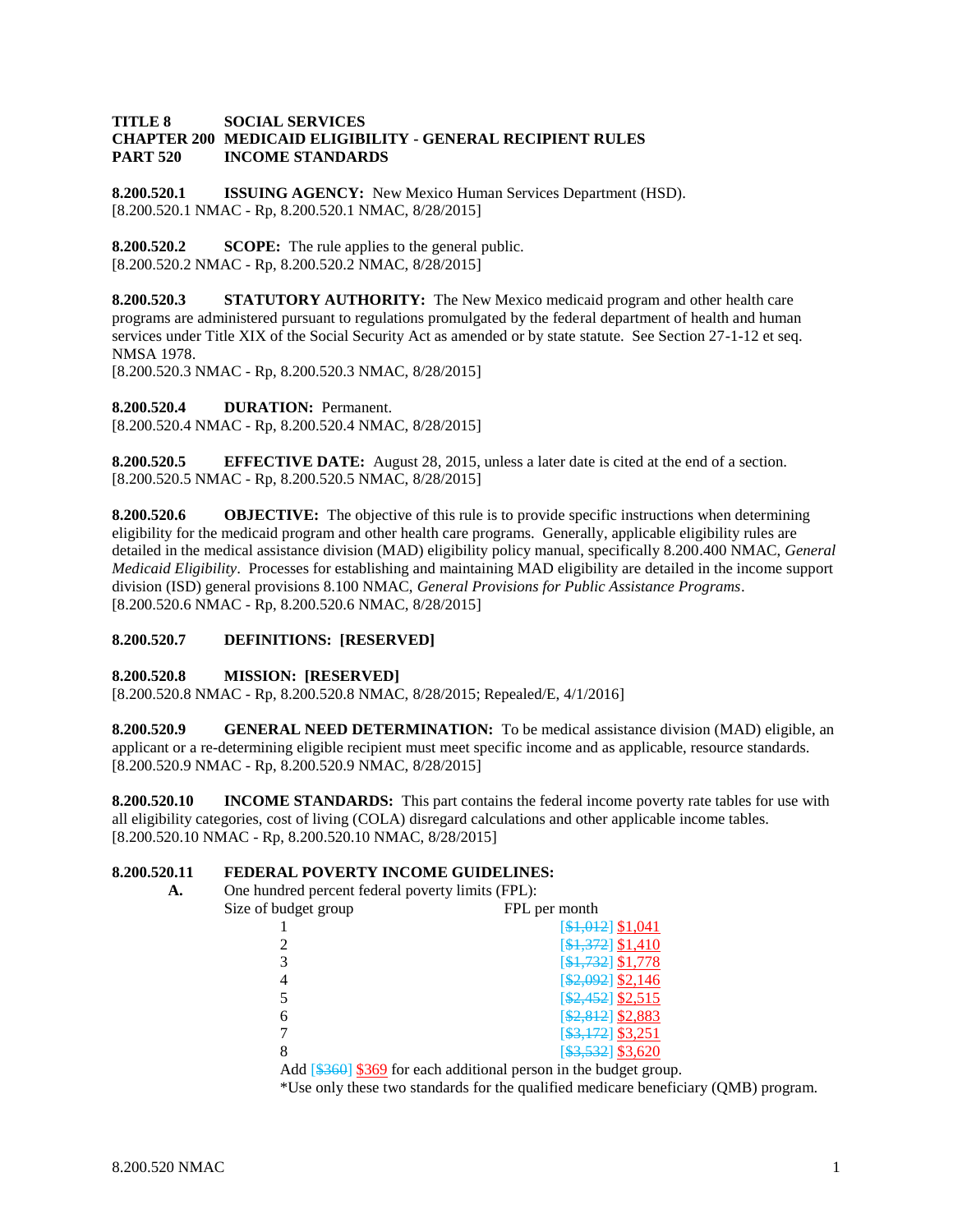**B.** One hundred twenty percent FPL: This income level is used only in the determination of the maximum income limit for specified low income medicare beneficiaries (SLIMB) applicants or eligible recipients. Applicant or eligible recipient<br>
1 Individual At least [\$1,012]

1 Individual At least  $\left[\frac{101}{101}\right]$  1.041 per month but no more than  $\left[\frac{121}{101}\right]$ \$1,249 per month. 2 Couple At least  $\left[\frac{1}{31},\frac{372}{31,410}\right]$  per month but no more than  $\left[\frac{1}{31},\frac{646}{31,410}\right]$ 

\$1,691 per month.

For purposes of this eligibility calculation, "couple" means an applicant couple or an applicant with an ineligible spouse when income is deemed.

| C. | One hundred thirty-three percent FPL: |                      |
|----|---------------------------------------|----------------------|
|    | Size of budget group                  | FPL per month        |
|    |                                       | $[$1,346]$ \$1,385   |
|    |                                       | $[$1,825]$ \$1,875   |
|    |                                       | $\[ $2,304]$ \$2,365 |
|    |                                       | $[$2,782]$ \$2,854   |
|    |                                       | $\[ $3,261]$ \$3,344 |
|    | 6                                     | $\[ $3,740]$ \$3,834 |
|    |                                       | [\$4,219] \$4,324    |
|    |                                       | $[$4,698]$ \$4,814   |

Add [\$479] \$490 for each additional person in the budget group.

**D.** One hundred thirty-five percent FPL: This income level is used only in the determination of the maximum income limit for a qualified individual 1 (QI1) applicant or eligible recipient. For purposes of this eligibility calculation, "couple" means an applicant couple or an applicant with an ineligible spouse when income is deemed. The following income levels apply:

|                     | Applicant or eligible recipient |            | Amount                                                                                                            |
|---------------------|---------------------------------|------------|-------------------------------------------------------------------------------------------------------------------|
|                     |                                 | Individual | At least $\left[\frac{134,214}{151,249}\right]$ per month but no more than $\left[\frac{134,366}{151,249}\right]$ |
| $$1,406$ per month. |                                 |            |                                                                                                                   |
|                     |                                 | Couple     | At least $[4,646]$ \$1,691 per month but no more than $[4,852]$                                                   |

\$1,903 per month.

| Е. | One hundred eighty-five percent FPL: |                                                                    |
|----|--------------------------------------|--------------------------------------------------------------------|
|    | Size of budget group                 | FPL per month                                                      |
|    |                                      | [\$4,872] \$1,926                                                  |
|    | $\overline{c}$                       | $[$2,538]$ \$2,607                                                 |
|    | $\overline{3}$                       | \$3,204] \$3,289                                                   |
|    | $\overline{4}$                       | $[$ \$3,870] \$3,970                                               |
|    | 5                                    | $[4,536]$ \$4,652                                                  |
|    | 6                                    | $[$ \$5,202] \$5,333                                               |
|    | $\overline{7}$                       | $[$ \$5,868] \$6,015                                               |
|    | 8                                    | $[$ \$6,534] \$6,696                                               |
|    |                                      | Add $[4666]$ \$681 for each additional person in the budget group. |
| F. | Two hundred percent FPL:             |                                                                    |
|    | Size of budget group                 | FPL per month                                                      |
|    |                                      | $\[ $2,024]$ \$2,082                                               |
|    | $\frac{2}{3}$                        | [ \$2,744] \$2,819                                                 |
|    |                                      | $[$ \$3,464] \$3,555                                               |
|    | $\overline{4}$                       | $[4,184]$ \$4,292                                                  |
|    | 5                                    | $[4,904]$ \$5,029                                                  |
|    | 6                                    | $[$ \$5,624] \$5,765                                               |
|    | $\overline{7}$                       | $[$ \$6,344] \$6,502                                               |
|    | 8                                    | $[$7,064]$ \$7,239                                                 |
|    |                                      | Add [\$720] \$737 for each additional person in the budget group.  |
| G. | Two hundred thirty-five percent FPL: |                                                                    |
|    | Size of budget group                 | FPL per month                                                      |
|    | 1                                    | $\[ $2,378]$ \$2,446                                               |
|    | 2                                    | \$3,224 \$3,312                                                    |
|    | 3                                    | [ <del>\$4,070</del> ] <u>\$4,178</u>                              |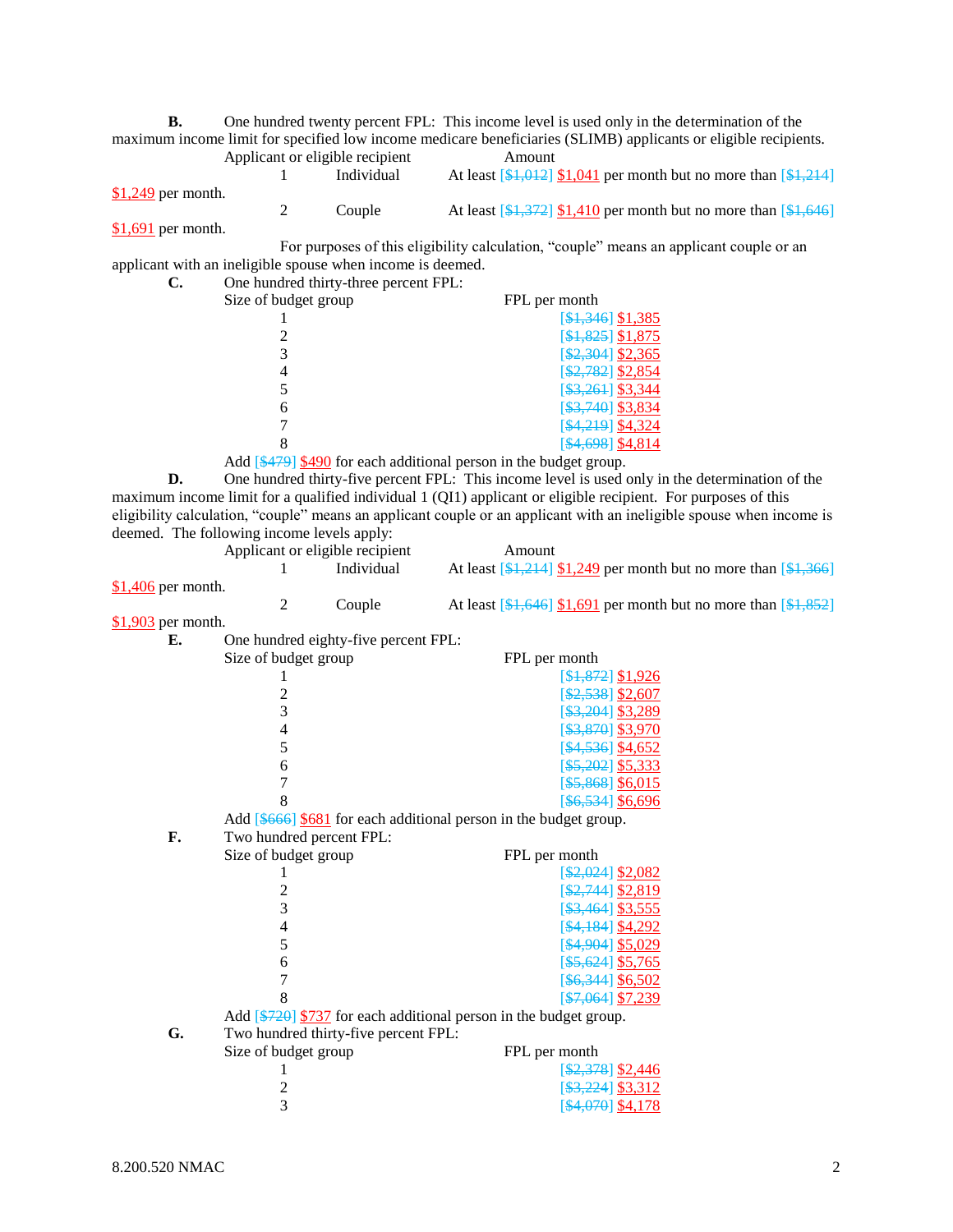|   | [\$4,916] \$5,043        |
|---|--------------------------|
|   | $[$ \$5,762] \$5,909     |
|   | [\$6,608] \$6,774        |
|   | $[$7,454]$ \$7,640       |
|   | $[$ \$8,300 \\ \ \$8,506 |
| . |                          |

Add [\$846] \$866 for each additional person in the budget group.

| Η. | Two hundred fifty percent FPL: |                                |
|----|--------------------------------|--------------------------------|
|    | Size of budget group           | FPL per month                  |
|    |                                | $[$2,530]$ \$2,603             |
|    |                                | $\[ $3,430]$ \$3,523           |
|    |                                | [ <del>\$4,330</del> ] \$4,444 |
|    |                                | $\[ $5,230]$ \$5,365           |
|    |                                | $[$ \$6,130] \$6,286           |
|    | 6                              | $$7,030$ \$7,207               |
|    |                                | [\$7,930] \$8,128              |
|    |                                | \$8,830 \$9,048                |

Add  $\left[\frac{$900}{$20}\right]$  for each additional person in the budget group.

[8.200.520.11 NMAC - Rp, 8.200.520.11 NMAC, 8/28/2015; A/E, 4/1/2016; A/E, 9/14/2017; A, 2/1/2018; A/E, 5/17/2018; A, 9/11/2018; A/E, 4/11/2019; A, xx/xx/xxxx]

# **8.200.520.12 COST OF LIVING ADJUSTMENT (COLA) DISREGARD COMPUTATION:** The

countable social security benefit without the COLA is calculated using the COLA increase table as follows: **A.** divide the current gross social security benefit by the COLA increase in the most current year; the

result is the social security benefit before the COLA increase;

**B.** divide the result from Subsection A above by the COLA increase from the previous period or year; the result is the social security benefit before the increase for that period or year; and

**C.** repeat Subsection B above for each year, through the year that the applicant or eligible recipient received both social security benefits and supplemental security income (SSI); the final result is the countable social security benefit.

|                           | COLA Increase and disregard table |               |                    |  |  |
|---------------------------|-----------------------------------|---------------|--------------------|--|--|
|                           | Period and year                   | COLA increase | $=$ benefit before |  |  |
| $\overline{1}$            | $2019$ Jan – Dec                  | 2.8           | Jan 19             |  |  |
| $[4]$                     | 2018 Jan - Dec                    | 2.0           | Jan 18             |  |  |
| [2] 3                     | 2017 Jan - Dec                    | 0.3           | Jan 17             |  |  |
| [3] 4                     | 2016 Jan - Dec                    | $\Omega$      | Jan 16             |  |  |
| [4] 5                     | 2015 Jan - Dec                    | 1.017         | Jan 15             |  |  |
| $\left[5\right]$ <u>6</u> | 2014 Jan - Dec                    | 1.015         | Jan 14             |  |  |
| $[6]$ $\overline{2}$      | 2013 Jan - Dec                    | 1.017         | Jan 13             |  |  |
| $[7]$ 8                   | 2012 Jan - Dec                    | 1.037         | Jan 12             |  |  |
| $[8]$ $[9]$               | 2011 Jan - Dec                    | $\theta$      | Jan 11             |  |  |
| [9]                       |                                   |               |                    |  |  |
| 10                        | $2010$ Jan - Dec                  | 1             | Jan $10$           |  |  |
| $[40]$                    |                                   |               |                    |  |  |
| 11                        | 2009 Jan - Dec                    | 1             | Jan 09             |  |  |
| $[44]$<br>12              | 2008 Jan - Dec                    | 1.058         | Jan 08             |  |  |
| $[42]$                    |                                   |               |                    |  |  |
| 13 <sup>°</sup>           | 2007 Jan - Dec                    | 1.023         | Jan $07$           |  |  |
| $[43]$                    |                                   |               |                    |  |  |
| 14                        | 2006 Jan - Dec                    | 1.033         | Jan <sub>06</sub>  |  |  |
| $[44]$                    |                                   |               |                    |  |  |
| 15                        | 2005 Jan - Dec                    | 1.041         | Jan 05             |  |  |
| $[45]$                    |                                   |               |                    |  |  |
| 16                        | 2004 Jan - Dec                    | 1.027         | Jan 04             |  |  |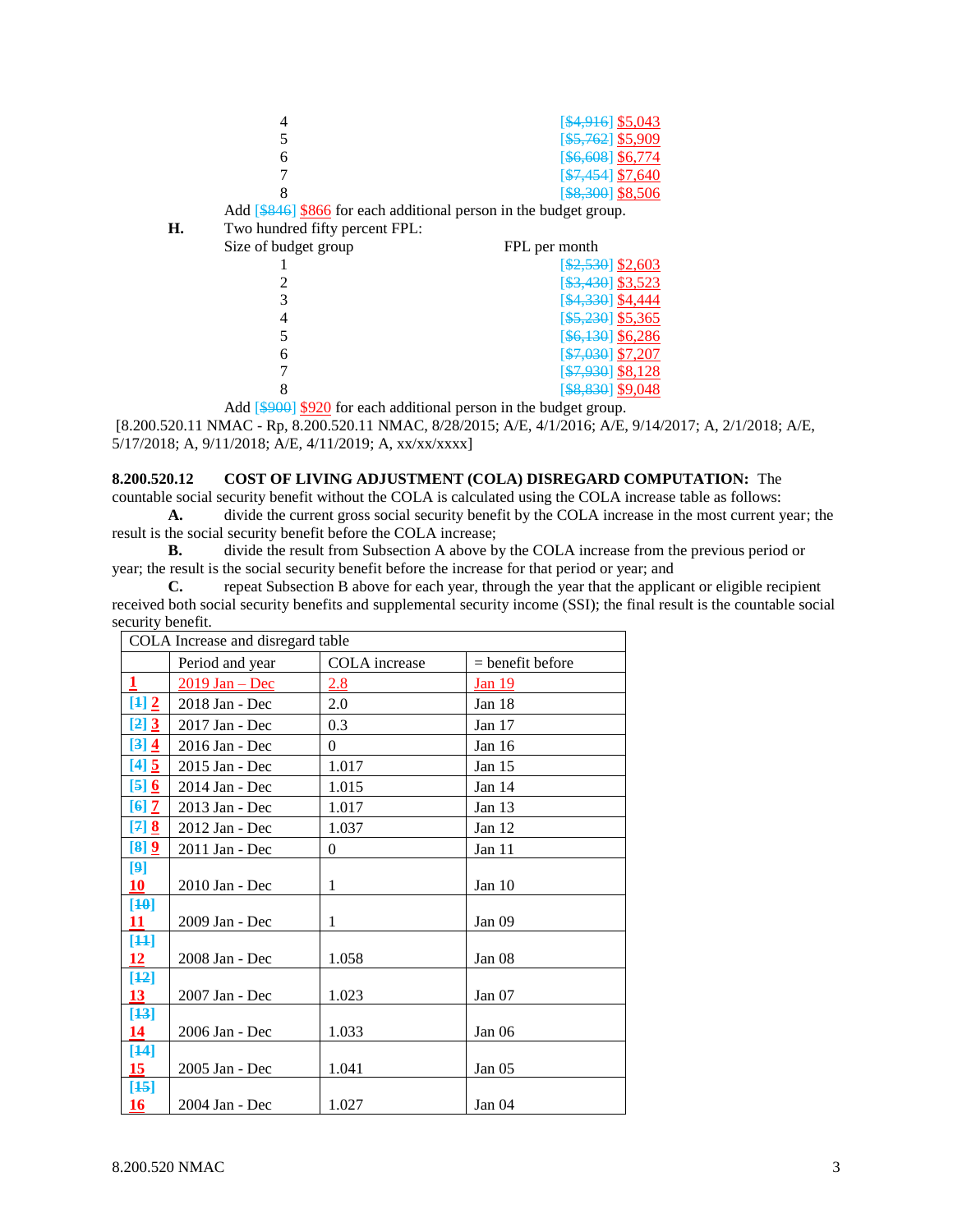| $[46]$<br>17            | 2003 Jan - Dec      | 1.021 | Jan 03        |
|-------------------------|---------------------|-------|---------------|
| $[47]$                  |                     |       |               |
| 18<br>$[48]$            | 2002 Jan - Dec      | 1.014 | Jan 02        |
| 19<br>[49]              | 2001 Jan - Dec      | 1.026 | Jan 01        |
| 20                      | 2000 Jan - Dec      | 1.035 | Jan 00        |
| [20]<br>21              | 1999 Jan - Dec      | 1.025 | Jan 99        |
| [24]<br>$22\,$          | 1998 Jan - Dec      | 1.013 | Jan 98        |
| [22]                    |                     |       |               |
| 23<br>$[23]$            | 1997 Jan - Dec      | 1.021 | Jan 97        |
| 24                      | 1996 Jan - Dec      | 1.029 | Jan 96        |
| $[24]$<br>25            | 1995 Jan - Dec      | 1.026 | Jan 95        |
| [25]<br>26              | 1994 Jan - Dec      | 1.028 | Jan 94        |
| $[26]$                  |                     |       |               |
| <u> 27 </u><br>[27]     | 1993 Jan - Dec      | 1.026 | Jan 93        |
| $\overline{28}$<br>[28] | 1992 Jan - Dec      | 1.03  | Jan 92        |
| 29                      | 1991 Jan - Dec      | 1.037 | Jan 91        |
| [29]<br>30              | 1990 Jan - Dec      | 1.054 | Jan 90        |
| [30]<br>31              | 1989 Jan - Dec      | 1.047 | Jan 89        |
| [34]                    |                     |       |               |
| 32<br>[32]              | 1988 Jan - Dec      | 1.04  | Jan 88        |
| 33                      | 1987 Jan - Dec      | 1.042 | Jan 87        |
| $[33]$<br>34            | 1986 Jan - Dec      | 1.013 | Jan 86        |
| $[34]$<br>35            | 1985 Jan - Dec      | 1.031 | Jan 85        |
| $[35]$                  |                     |       |               |
| 36<br>$[36]$            | 1984 Jan - Dec      | 1.035 | Jan 84        |
| 37<br>[37]              | 1982 Jul - 1983 Dec | 1.035 | <b>Jul 82</b> |
| 38                      | 1981 Jul - 1982 Jun | 1.074 | <b>Jul 81</b> |
| $[38]$<br>39            | 1980 Jul - 1981 Jun | 1.112 | <b>Jul 80</b> |
| [39]<br>40              | 1979 Jul - 1980 Jun | 1.143 | Jul 79        |
| [40]                    |                     |       |               |
| 41<br>$[44]$            | 1978 Jul - 1979 Jun | 1.099 | Jul 78        |
| 42<br>$[42]$            | 1977 Jul - 1978 Jun | 1.065 | Jul 77        |
| 43                      | 1977 Apr - 1977 Jun | 1.059 | Apr 77        |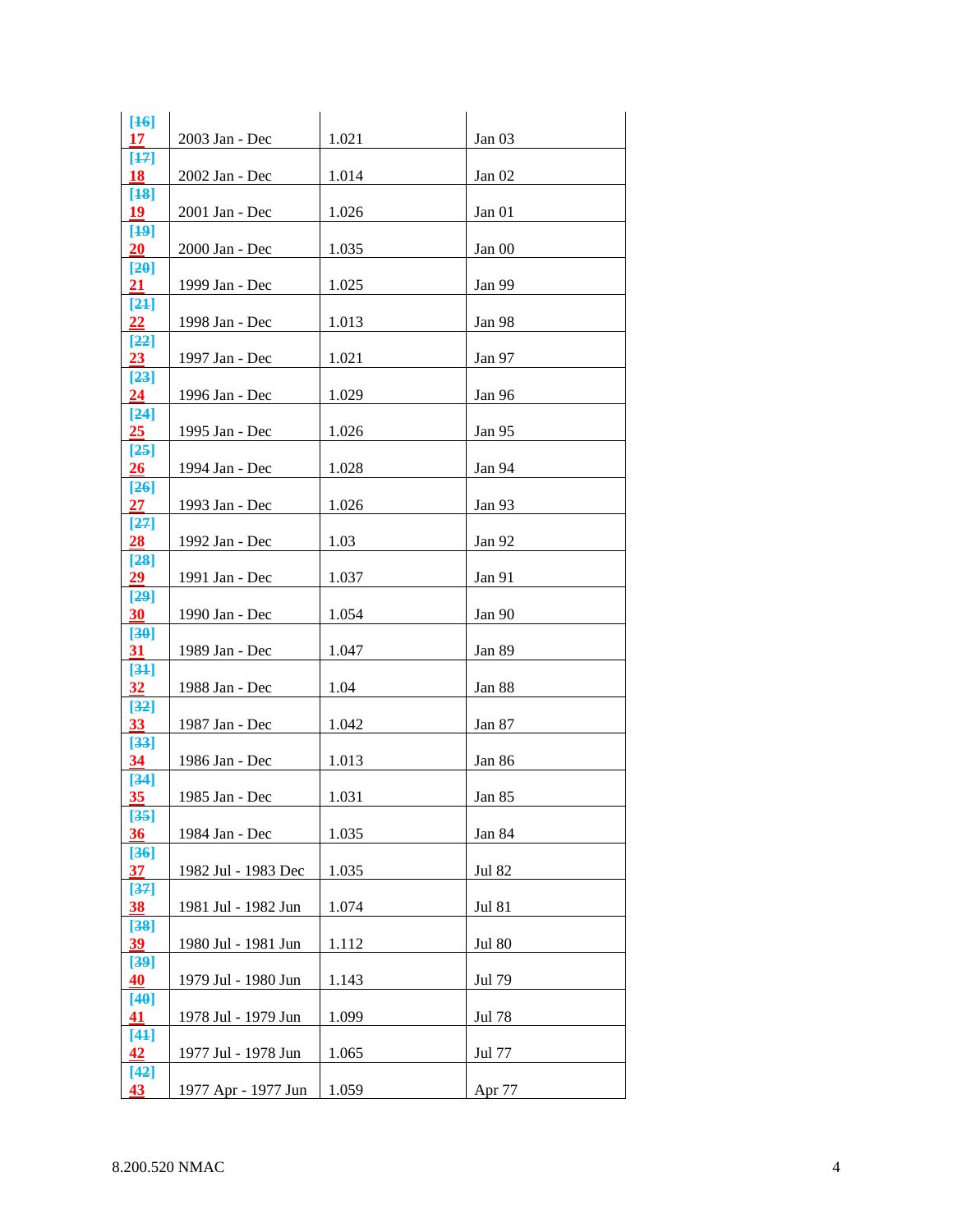[8.200.520.12 NMAC - Rp, 8.200.520.12 NMAC, 8/28/2015; A/E, 1/1/2016; A/E, 3/1/2017; A/E, 5/17/2018; A, 9/11/2018; A, 4/11/2019; A, xx/xx/xxxx]

| Year              | Individual | Institution | Individual | Couple     | Institution | Couple     |
|-------------------|------------|-------------|------------|------------|-------------|------------|
|                   | <b>FBR</b> | <b>FBR</b>  | <b>VTR</b> | <b>FBR</b> | <b>FBR</b>  | <b>VTR</b> |
| $1/89$ to $1/90$  | \$368      | \$30        | \$122.66   | \$553      | \$60        | \$184.33   |
| $1/90$ to $1/91$  | \$386      | \$30        | \$128.66   | \$579      | \$60        | \$193.00   |
| 1/91 to 1/92      | \$407      | \$30        | \$135.66   | \$610      | \$60        | \$203.33   |
| 1/92 to 1/93      | \$422      | \$30        | \$140.66   | \$633      | \$60        | \$211.00   |
| $1/93$ to $1/94$  | \$434      | \$30        | \$144.66   | \$652      | \$60        | \$217.33   |
| $1/94$ to $1/95$  | \$446      | \$30        | \$148.66   | \$669      | \$60        | \$223.00   |
| 1/95 to 1/96      | \$458      | \$30        | \$152.66   | \$687      | \$60        | \$229.00   |
| $1/96$ to $1/97$  | \$470      | \$30        | \$156.66   | \$705      | \$60        | \$235.00   |
| $1/97$ to $1/98$  | \$484      | \$30        | \$161.33   | \$726      | \$60        | \$242.00   |
| 1/98 to 1/99      | \$494      | \$30        | \$164.66   | \$741      | \$60        | \$247.00   |
| $1/99$ to $1/00$  | \$500      | \$30        | \$166.66   | \$751      | \$60        | \$250.33   |
| $1/00$ to $1/01$  | \$512      | \$30        | \$170.66   | \$769      | \$60        | \$256.33   |
| $1/01$ to $1/02$  | \$530      | \$30        | \$176.66   | \$796      | \$60        | \$265.33   |
| $1/02$ to $1/03$  | \$545      | \$30        | \$181.66   | \$817      | \$60        | \$272.33   |
| $1/03$ to $1/04$  | \$552      | \$30        | \$184.00   | \$829      | \$60        | \$276.33   |
| $1/04$ to $1/05$  | \$564      | \$30        | \$188      | \$846      | \$60        | \$282.00   |
| $1/05$ to $1/06$  | \$579      | \$30        | \$193      | \$869      | \$60        | \$289.66   |
| $1/06$ to $1/07$  | \$603      | \$30        | \$201      | \$904      | \$60        | \$301.33   |
| $1/07$ to $1/08$  | \$623      | \$30        | \$207.66   | \$934      | \$60        | \$311.33   |
| $1/08$ to $1/09$  | \$637      | \$30        | \$212.33   | \$956      | \$60        | \$318.66   |
| $1/09$ to $1/10$  | \$674      | \$30        | \$224.66   | \$1,011    | \$60        | \$337      |
| $1/10$ to $1/11$  | \$674      | \$30        | \$224.66   | \$1,011    | \$60        | \$337      |
| $1/11$ to $1/12$  | \$674      | \$30        | \$224.66   | \$1,011    | \$60        | \$337      |
| $1/12$ to $1/13$  | \$698      | \$30        | \$232.66   | \$1,048    | \$60        | \$349.33   |
| $1/13$ to $1/14$  | \$710      | \$30        | \$237      | \$1,066    | \$60        | \$355      |
| $1/14$ to $1/15$  | \$721      | \$30        | \$240      | \$1082     | \$60        | \$361      |
| $1/15$ to $12/15$ | \$733      | \$30        | \$244      | \$1,100    | \$60        | \$367      |
| $1/16$ to $12/16$ | \$733      | \$30        | \$244      | \$1,100    | \$60        | \$367      |
| 1/17 to 12/17     | \$735      | \$30        | \$245      | \$1,103    | \$60        | \$368      |
| $1/18$ to $12/18$ | \$750      | \$30        | \$250      | \$1,125    | \$60        | \$375      |
| $1/19$ to $12/19$ | \$771      | \$30        | \$257      | \$1,157    | \$60        | \$386      |

**8.200.520.13 FEDERAL BENEFIT RATES (FBR) AND VALUE OF ONE-THIRD REDUCTION (VTR):**

**A.** Ineligible child deeming allocation is  $\frac{\$350,001}{\$386}$ .<br>**B.** Part B premium is  $\frac{\$134,001}{\$135.50}$  per month.

**B.** Part B premium is [\$134.00] \$135.50 per month.<br>**C.** VTR (value of one third reduction) is used when a

**C.** VTR (value of one third reduction) is used when an individual or a couple lives in the household of another and receives food and shelter from the household or when the individual or the couple is living on his or her own household but receiving support and maintenance from others.

**D.** The SSI resource standard is \$2000 for an individual and \$3000 for a couple. [8.200.520.13 NMAC - Rp, 8.200.520.13 NMAC, 8/28/2015; A/E, 1/1/2016; A/E, 3/1/2017; A/E, 5/17/2018; A, 9/11/2018; A/E, 4/11/2019; A, xx/xx/xxxx]

# **8.200.520.14 UNISEX LIFE ESTATE AND REMAINDER INTEREST TABLES:**

| Age      | Life Estate | Remainder |
|----------|-------------|-----------|
| $\Omega$ | .97188      | .02812    |
|          | .98988      | .01012    |
| 2        | .99017      | .00983    |
| 3        | .99008      | .00992    |
| 4        | .98981      | .01019    |
| 5        | .98938      | .01062    |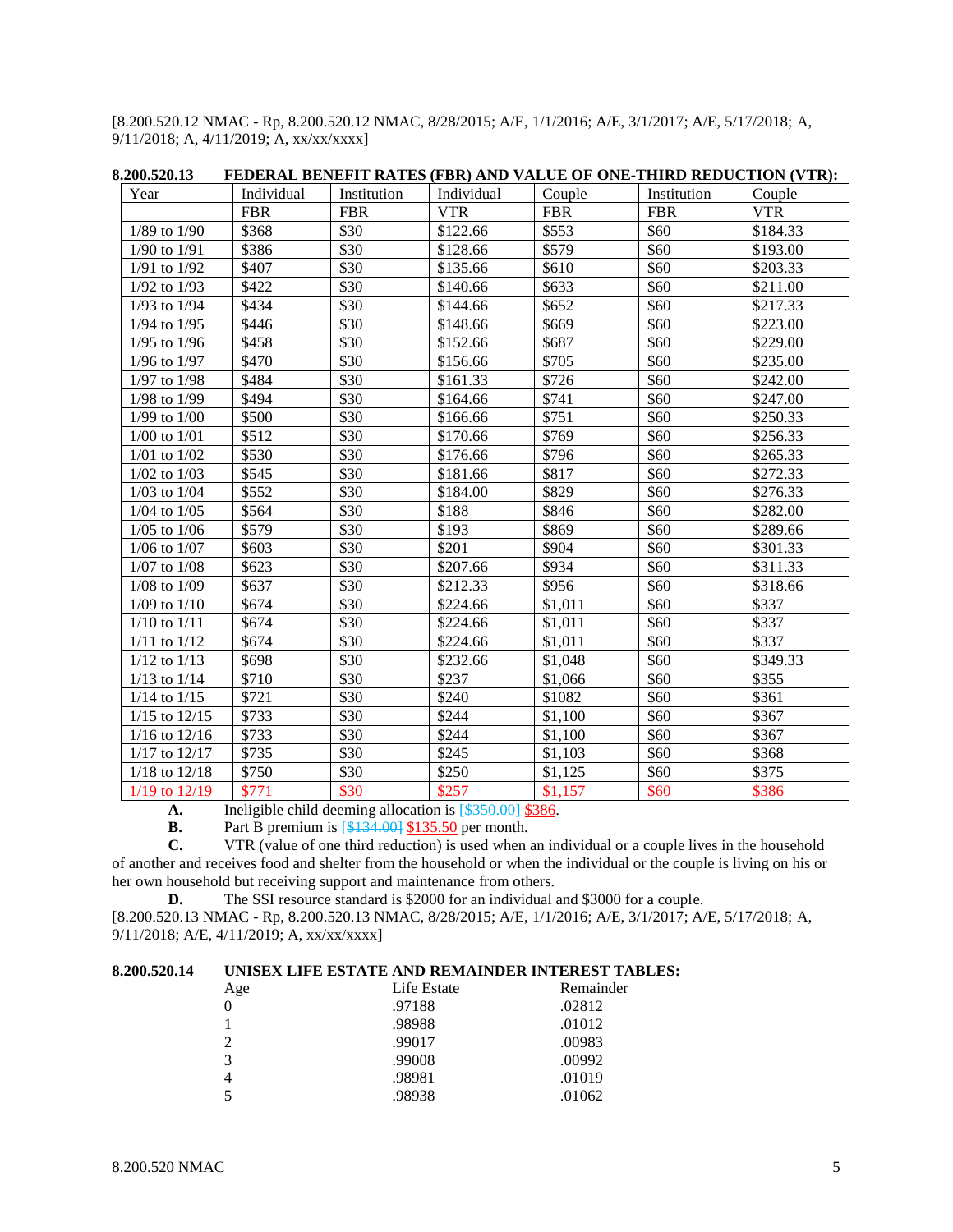| 6              | .98884 | .01116 |
|----------------|--------|--------|
| $\overline{7}$ | .98822 | .01178 |
| 8              | .98748 | .01252 |
| 9              | .98663 | .01337 |
| 10             | .98565 | .01435 |
| 11             | .98453 | .01547 |
|                |        |        |
| 12             | .98329 | .01671 |
| 13             | .98198 | .01802 |
| 14             | .98066 | .01934 |
| 15             | .97937 | .02063 |
| 16             | .97815 | .02185 |
| 17             | .97700 | .02300 |
| 18             | .97590 | .02410 |
| 19             | .97480 | .02520 |
| 20             | .97365 | .02635 |
| 21             | .97245 | .02755 |
| 22             | .97120 | .02880 |
| 23             | .96986 | .03014 |
| 24             | .96841 | .03159 |
| 25             | .96678 | .03322 |
| 26             | .96495 | .03505 |
| 27             | .96290 | .03710 |
| 28             | .96062 | .03938 |
| 29             | .95813 | .04187 |
| 30             | .95543 | .04457 |
| 31             | .95243 | .04746 |
| 32             | .94942 | .05058 |
| 33             | .94608 | .05392 |
| 34             | .94250 | .05750 |
| 35             |        |        |
|                | .93868 | .06132 |
| 36             | .93460 | .06540 |
| 37             | .93026 | .06974 |
| 38             | .92567 | .07433 |
| 39             | .92083 | .07917 |
| 40             | .91571 | .08429 |
| 41             | .91030 | .08970 |
| 42             | .90457 | .09543 |
| 43             | .89855 | .10145 |
| 44             | .89221 | .10779 |
| 45             | .88558 | .11442 |
| 46             | .87863 | .12137 |
| 47             | .87137 | .12863 |
| 48             | .86374 | .13626 |
| 49             | .85578 | .14422 |
| 50             | .84743 | .15257 |
| 51             | .83674 | .16126 |
| 52             | .82969 | .17031 |
| 53             | .82028 | .17972 |
| 54             | .81054 | .18946 |
| 55             | .80046 | .19954 |
| 56             | .79006 | .20994 |
| 57             | .77931 | .22069 |
| 58             | .76822 | .23178 |
| 59             | .75675 | .24325 |
|                |        |        |
| 60             | .74491 | .25509 |
| 61             | .73267 | .26733 |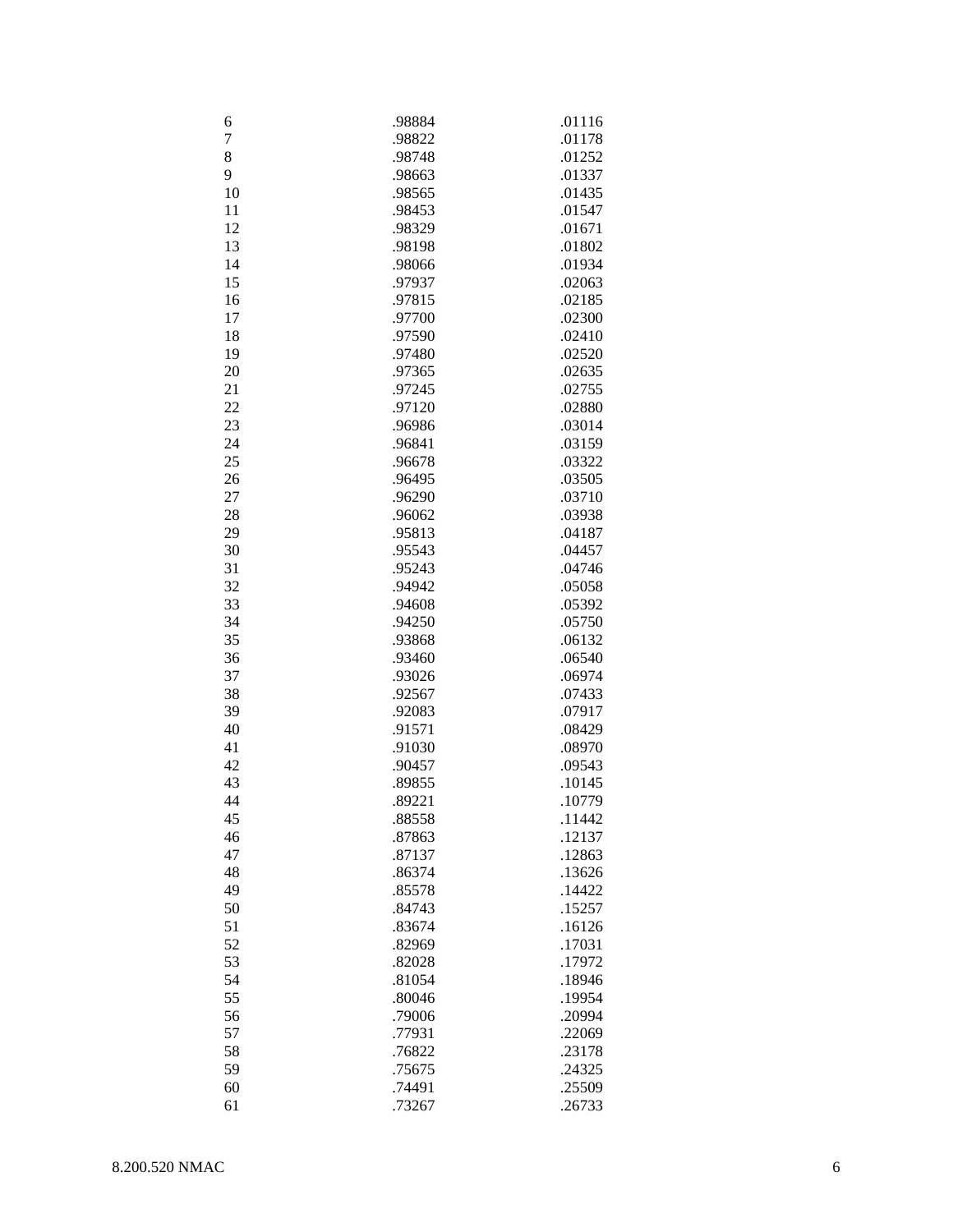| 62                                                     | .72002 | .27998 |
|--------------------------------------------------------|--------|--------|
| 63                                                     | .70696 | .29304 |
| 64                                                     | .69352 | .30648 |
| 65                                                     | .67970 | .32030 |
| 66                                                     | .66551 | .33449 |
| 67                                                     | .65098 | .34902 |
| 68                                                     | .63610 | .36690 |
| 69                                                     | .62086 | .37914 |
| 70                                                     | .60522 | .39478 |
| 71                                                     | .58914 | .41086 |
| 72                                                     | .57261 | .42739 |
| 73                                                     | .55571 | .44429 |
| 74                                                     | .53862 | .46138 |
| 75                                                     | .52149 | .47851 |
| 76                                                     | .50441 | .49559 |
| 77                                                     | .48742 | .51258 |
| 78                                                     | .47049 | .52951 |
| 79                                                     | .45357 | .54643 |
|                                                        |        |        |
| 80                                                     | .43659 | .56341 |
| 81                                                     | .41967 | .58033 |
| 82                                                     | .42095 | .59705 |
| 83                                                     | .38642 | .61358 |
| 84                                                     | .36998 | .63002 |
| 85                                                     | .35359 | .64641 |
| 86                                                     | .33764 | .66236 |
| 87                                                     | .32262 | .67738 |
| 88                                                     | .30859 | .69141 |
| 89                                                     | .29526 | .70474 |
| 90                                                     | .28221 | .71779 |
| 91                                                     | .26955 | .73045 |
| 92                                                     | .25771 | .74229 |
| 93                                                     | .24692 | .75308 |
| 94                                                     | .23728 | .76272 |
| 95                                                     | .22887 | .77113 |
| 96                                                     | .22181 | .77819 |
| 97                                                     | .21550 | .78450 |
| 98                                                     | .21000 | .79000 |
| 99                                                     | .20486 | .79514 |
| 100                                                    | 19975  | .80025 |
| 101                                                    | .19532 | .80468 |
| 102                                                    | .19054 | .80946 |
| 103                                                    | .18437 | .81563 |
| 104                                                    | .17856 | .82144 |
| 105                                                    | .16962 | .83038 |
| 106                                                    | .15488 | .84512 |
| 107                                                    | .13409 | .86591 |
| 108                                                    | .10068 | .89932 |
| 109                                                    | .04545 | .95455 |
| [8.200.520.14 NMAC - Rp, 8.200.520.14 NMAC, 8/28/2015] |        |        |

# **8.200.520.15 SUPPLEMENTAL SECURITY INCOME (SSI) LIVING ARRANGEMENTS:**

| А. | Individual living in his or her own household who own or rent: |              |            |  |
|----|----------------------------------------------------------------|--------------|------------|--|
|    | Payment amount:                                                | $5750$ \$771 | Individual |  |
|    |                                                                |              |            |  |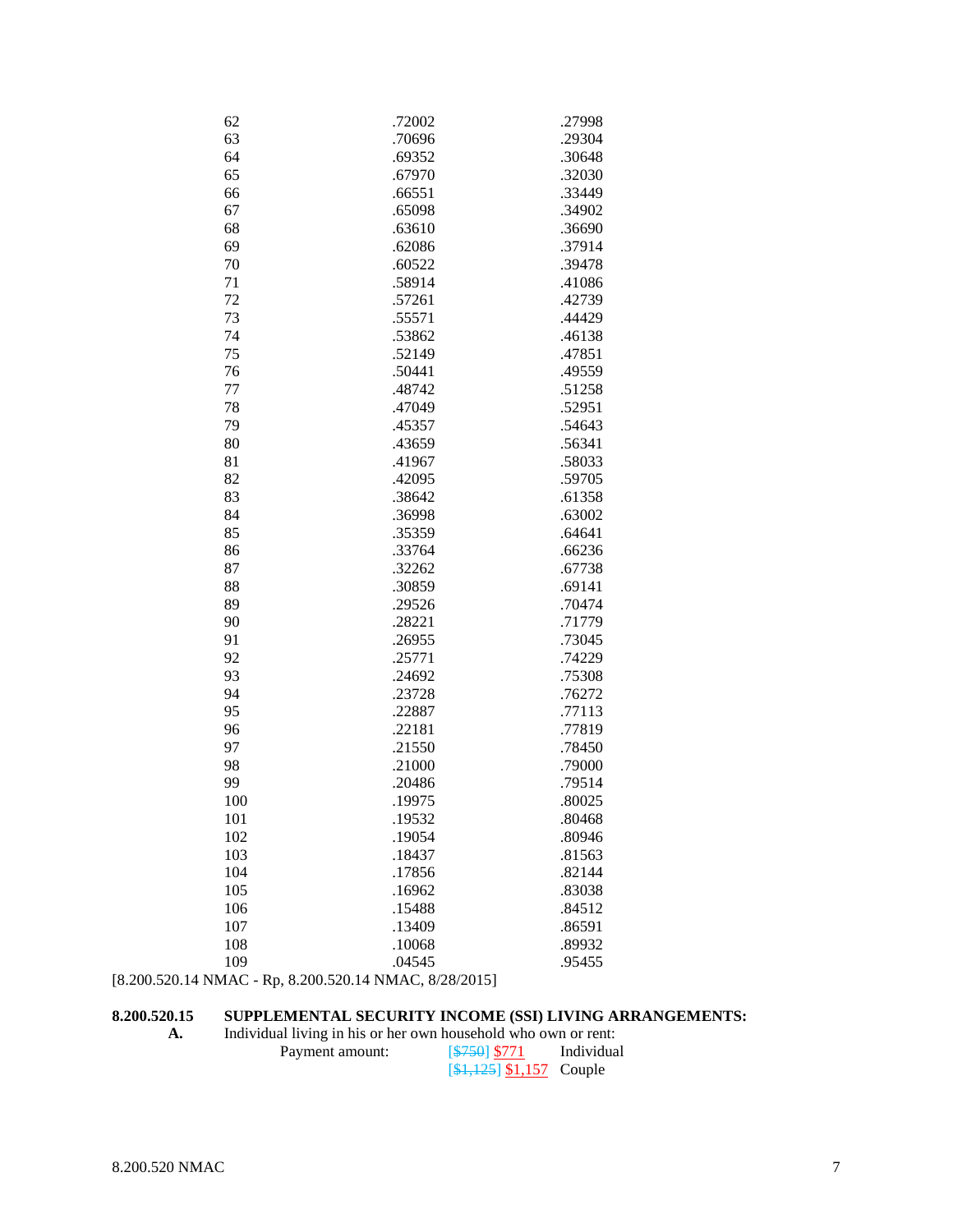**B.** Individual receiving support and maintenance payments: For an individual or couple living in his or her own household, but receiving support and maintenance from others (such as food, shelter or clothing), subtract the value of one third reduction (VTR).

Payment amount:  $\sqrt{\frac{$750}{$771 - $250}}$  \$257 = [\$500] \$514 Individual  $[4,125]$  \$1,157 –  $[4375]$  \$386 =  $[4750]$  \$771 Couple

**C.** Individual or couple living household of another: For an individual or couple living in another person's household and not contributing his or her pro-rata share of household expenses, subtract the VTR. Payment amount: [\$750] \$771 – [\$250] \$257 = [\$500] \$514 Individual

 $[41,125]$  \$1,157 – [\$375] \$386 = [\$750] \$771 Couple

**D.** Child living in home with his or her parent: Payment amount: [\$750] \$771

**E.** Individual in institution:

Payment amount: \$30.00

[8.200.520.15 NMAC - Rp, 8.200.520.15 NMAC, 8/28/2015; A/E, 3/1/2017; A/E, 5/17/2018; A, 9/11/2018; A/E, 4/11/2019; A, xx/xx/xxxx]

#### **8.200.520.16 MAXIMUM COUNTABLE INCOME FOR INSTITUTIONAL CARE MEDICAID AND HOME AND COMMUNITY BASED WAIVER SERVICES (HCBS) CATEGORIES:** Effective January 1, [**2017]** 2019, the maximum countable monthly income standard for institutional care medicaid and the home and

community based waiver categories is  $[2,250]$  \$2,313. [8.200.520.16 NMAC - Rp, 8.200.520.16 NMAC, 8/28/2015; A/E, 3/1/2017; A/E, 5/17/2018; A, 9/11/2018; A/E, 4/11/2019; A, xx/xx/xxxx]

#### **8.200.520.17 MAXIMUM COUNTABLE INCOME FOR CHILDREN YOUTH AND FAMILIES**

**(CYFD):** Effective July 1, 1995, the maximum countable monthly income standard for CYFD medicaid is \$231.00. [8.200.520.17 NMAC - Rp, 8.200.520.17 NMAC, 8/28/2015]

## **8.200.520.18 SSI RELATED CATEGORIES - DEEMING INCOME WHEN AN APPLICANT CHILD IS LIVING WITH INELIGIBLE PARENT:**

**A.** Monthly computation:

**(1)** total gross unearned income of parent;

**(2)** deduct living allowance for ineligible child and SSI-eligible sponsored alien (one half of the monthly SSI FBR LA code A\*) for each ineligible child/SSI-eligible sponsored alien);

#### **(3)** subtotal;

- **(4)** deduct \$20.00 general income exclusion 20.00;
- **(5)** unearned income subtotal;
- **(6)** total gross earned income of parent;

**(7)** deduct any remaining allocation for ineligible child and/or SSI-eligible sponsored alien; see Paragraph (2) above;

**(8)** subtotal;

**(9)** deduct any remaining portion of the \$20.00 general income exclusion only if not already totally deducted in Paragraph (4) above;

- **(10)** subtotal;
- **(11)** deduct \$65.00; do not apply this deduction if the only income is unearned 65.00;
- **(12)** subtotal;
- **(13)** subtract one-half of Paragraph (12); do not apply this deduction if the only income is

unearned;

- **(14)** earned income subtotal;
- **(15)** total of Paragraph (5) plus Paragraph (14);

**(16)** deduct parental allocation (1 parent = SSI FBR for an individual LA code  $A^*$ ) (2 parents  $=$  SSI FBR for an eligible couple LA code A\*);

**(17)** income deemed to applicant child; if there is more than one applicant child, divide this amount equally between the children: **\*** LA Code A = the full SSI FBR for an individual or a couple.

**B.** If the deemed income plus the applicant child's separate income exceeds the income standard for an individual, the applicant child is not eligible for that month.

[8.200.520.18 NMAC - Rp, 8.200.520.18 NMAC, 8/28/2015]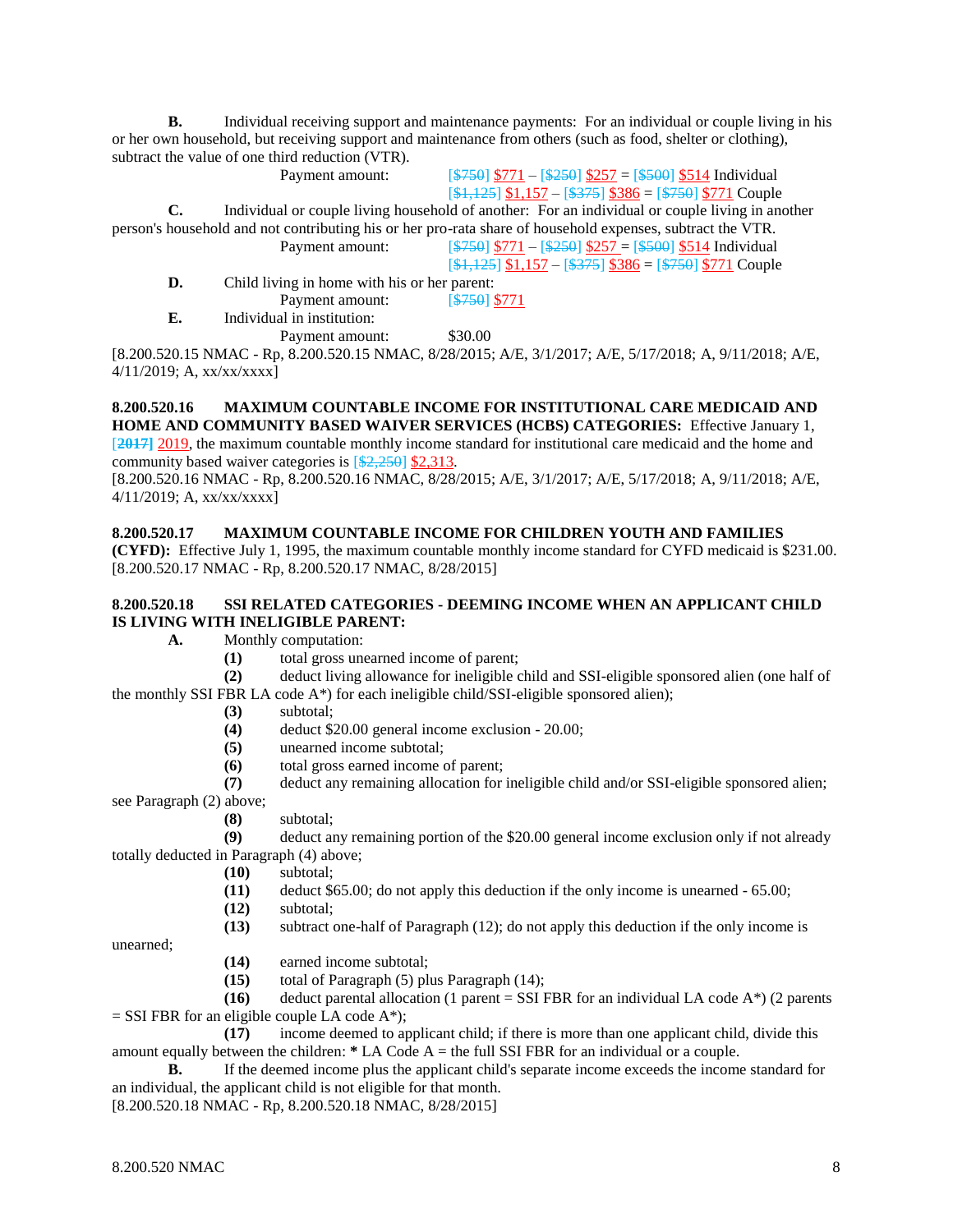#### **8.200.520.19 LIFE EXPECTANCY TABLES:**

| A.                      | <b>Males:</b>   |     |            |     |            |
|-------------------------|-----------------|-----|------------|-----|------------|
|                         | Life            |     | Life       |     | Life       |
| Age                     | expectancy      | Age | expectancy | Age | expectancy |
| $\boldsymbol{0}$        | 71.80           | 40  | 35.05      | 80  | 6.98       |
| $\mathbf{1}$            | 71.53           | 41  | 34.15      | 81  | 6.59       |
| $\overline{c}$          | 70.58           | 42  | 33.26      | 82  | 6.21       |
| 3                       | 69.62           | 43  | 32.37      | 83  | 5.85       |
| $\overline{\mathbf{4}}$ | 68.65           | 44  | 31.49      | 84  | 5.51       |
| 5                       | 67.67           | 45  | 30.61      | 85  | 5.19       |
| 6                       | 66.69           | 46  | 29.74      | 86  | 4.89       |
| $\overline{7}$          | 65.71           | 47  | 28.88      | 87  | 4.61       |
| 8                       | 64.73           | 48  | 28.02      | 88  | 4.34       |
| 9                       | 63.74           | 49  | 27.17      | 89  | 4.09       |
| 10                      | 62.75           | 50  | 26.32      | 90  | 3.86       |
| 11                      | 61.76           | 51  | 25.48      | 91  | 3.64       |
| 12                      | 60.78           | 52  | 24.65      | 92  | 3.43       |
| 13                      | 59.79           | 53  | 23.82      | 93  | 3.24       |
| 14                      | 58.82           | 54  | 23.01      | 94  | 3.06       |
| 15                      | 57.85           | 55  | 22.21      | 95  | 2.90       |
| 16                      | 56.91           | 56  | 21.43      | 96  | 2.74       |
|                         |                 |     | 20.66      | 97  |            |
| 17                      | 55.97           | 57  |            |     | 2.60       |
| 18                      | 55.05           | 58  | 19.90      | 98  | 2.47       |
| 19                      | 54.13           | 59  | 19.15      | 99  | 2.34       |
| 20                      | 53.21           | 60  | 18.42      | 100 | 2.22       |
| 21                      | 52.29           | 61  | 17.70      | 101 | 2.11       |
| 22                      | 51.38           | 62  | 16.99      | 102 | 1.99       |
| 23                      | 50.46           | 63  | 16.30      | 103 | 1.89       |
| 24                      | 49.55           | 64  | 15.62      | 104 | 1.78       |
| 25                      | 48.63           | 65  | 14.96      | 105 | 1.68       |
| 26                      | 47.72           | 66  | 14.32      | 106 | 1.59       |
| 27                      | 46.80           | 67  | 13.70      | 107 | 1.50       |
| 28                      | 45.88           | 68  | 13.09      | 108 | 1.41       |
| 29                      | 44.97           | 69  | 12.50      | 109 | 1.33       |
| 30                      | 44.06           | 70  | 11.92      | 110 | 1.25       |
| 31                      | 43.15           | 71  | 11.35      | 111 | 1.17       |
| 32                      | 42.24           | 72  | 10.80      | 112 | 1.10       |
| 33                      | 41.33           | 73  | 10.27      | 113 | 1.02       |
| 34                      | 40.23           | 74  | 9.27       | 114 | 0.96       |
| 35                      | 39.52           | 75  | 9.24       | 115 | 0.89       |
| 36                      | 38.62           | 76  | 8.76       | 116 | 0.83       |
| 37                      | 37.73           | 77  | 8.29       | 117 | 0.77       |
| 38                      | 36.83           | 78  | 7.83       | 118 | 0.71       |
| 39                      | 35.94           | 79  | 7.40       | 119 | 0.66       |
| <b>B.</b>               | <b>Females:</b> |     |            |     |            |
|                         | Life            |     | Life       |     | Life       |
| Age                     | expectancy      | Age | expectancy | Age | expectancy |
| 0                       | 78.79           | 40  | 40.61      | 80  | 9.11       |
| $\mathbf{1}$            | 78.42           | 41  | 39.66      | 81  | 8.58       |
| $\overline{c}$          | 77.48           | 42  | 38.72      | 82  | 8.06       |
| 3                       | 76.51           | 43  | 37.78      | 83  | 7.56       |
| $\overline{\mathbf{4}}$ | 75.54           | 44  | 36.85      | 84  | 7.08       |
| 5                       | 74.56           | 45  | 35.92      | 85  | 6.63       |
| 6                       | 73.57           | 46  | 35.00      | 86  | 6.20       |
| $\tau$                  | 72.59           | 47  | 34.08      | 87  | 5.79       |
|                         |                 |     |            |     |            |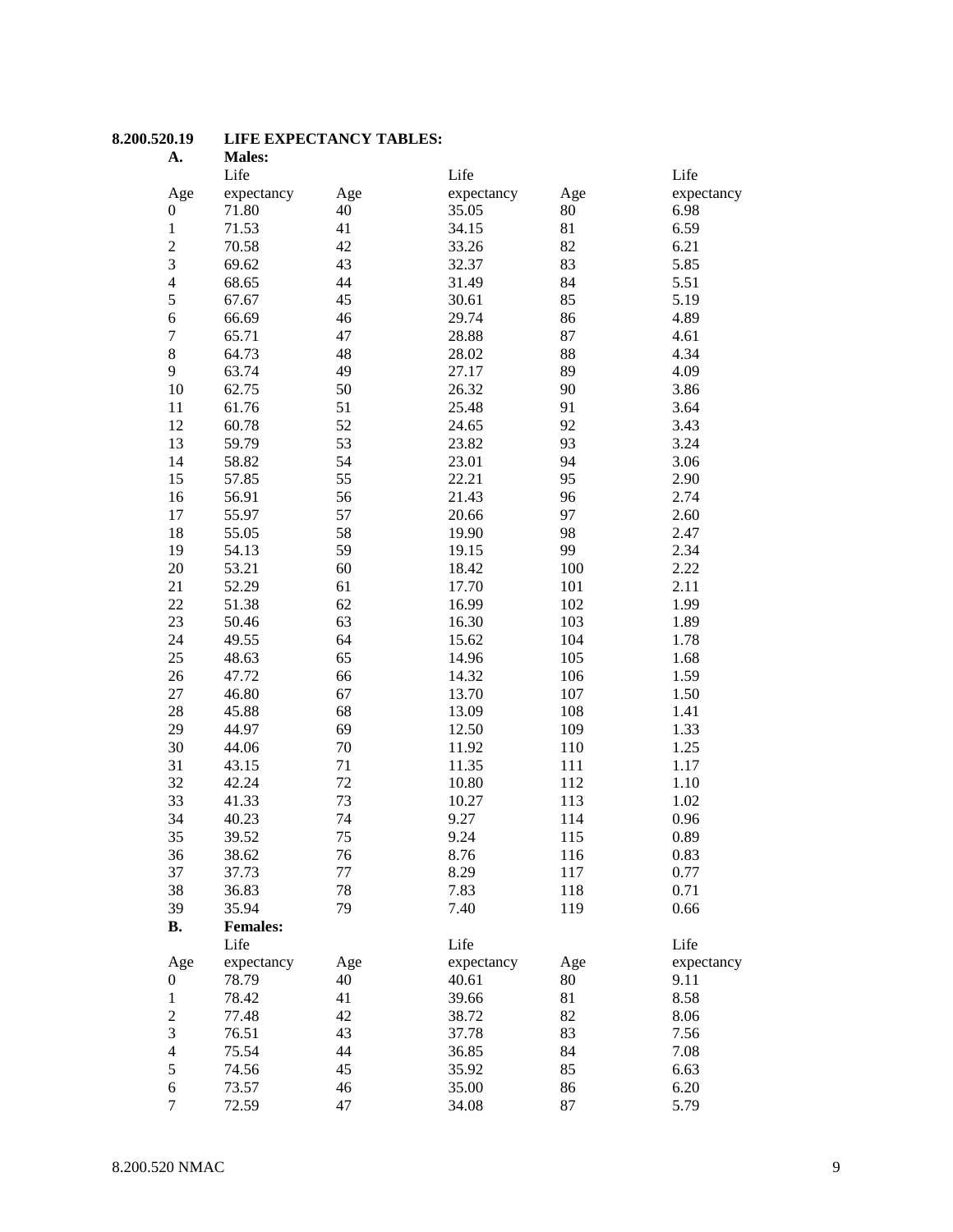| 71.60<br>70.61 | 48<br>49 | 33.17<br>32.27 | 88  | 5.41 |
|----------------|----------|----------------|-----|------|
|                |          |                |     |      |
|                |          |                | 89  | 5.05 |
|                | 50       | 31.37          | 90  | 4.71 |
| 68.63          | 51       | 30.48          | 91  | 4.40 |
| 67.64          | 52       | 29.60          | 92  | 4.11 |
| 66.65          | 53       | 28.72          | 93  | 3.84 |
| 65.67          | 54       | 27.86          | 94  | 3.59 |
| 64.68          | 55       | 27.00          | 95  | 3.36 |
| 63.71          | 56       | 26.15          | 96  | 3.16 |
| 62.74          | 57       | 25.31          | 97  | 2.97 |
| 61.77          | 58       | 24.48          | 98  | 2.80 |
| 60.80          | 59       | 23.67          | 99  | 2.64 |
| 59.83          | 60       | 22.86          | 100 | 2.48 |
| 58.86          | 61       | 22.06          | 101 | 2.34 |
| 57.89          | 62       | 21.27          | 102 | 2.20 |
| 56.92          | 63       | 20.49          | 103 | 2.06 |
| 55.95          | 64       | 19.72          | 104 | 1.93 |
| 54.98          | 65       | 18.96          | 105 | 1.81 |
| 54.02          | 66       | 18.21          | 106 | 1.69 |
| 53.05          | 67       | 17.48          | 107 | 1.58 |
| 52.08          | 68       | 16.76          | 108 | 1.48 |
| 51.12          | 69       | 16.04          | 109 | 1.38 |
| 50.15          | 70       | 15.35          | 110 | 1.28 |
| 49.19          | 71       | 14.66          | 111 | 1.19 |
| 48.23          | 72       | 13.99          | 112 | 1.10 |
| 47.27          |          | 13.33          | 113 | 1.02 |
| 46.31          | 74       | 12.68          | 114 | 0.96 |
| 45.35          | 75       | 12.05          | 115 | 0.89 |
| 44.40          | 76       | 11.43          | 116 | 0.83 |
| 43.45          | 77       | 10.83          | 117 | 0.77 |
| 42.50          | 78       | 10.24          | 118 | 0.71 |
| 41.55          | 79       | 9.67           | 119 | 0.66 |
|                | 69.62    | 73             |     |      |

[8.200.520.19 NMAC - Rp, 8.200.520.19 NMAC, 8/28/2015]

# **8.200.520.20 COVERED QUARTER INCOME STANDARD:**

| Date                                                                                                      | Calendar Quarter Amount      |
|-----------------------------------------------------------------------------------------------------------|------------------------------|
| Jan. 2019 – Dec. 2019                                                                                     | \$1,360 per calendar quarter |
| Jan. 2018 - Dec. 2018                                                                                     | \$1,320 per calendar quarter |
| Jan. 2017 - Dec. 2017                                                                                     | \$1,300 per calendar quarter |
| Jan. 2016 - Dec. 2016                                                                                     | \$1,260 per calendar quarter |
| Jan. 2015 - Dec. 2015                                                                                     | \$1,220 per calendar quarter |
| Jan. 2014 - Dec. 2014                                                                                     | \$1,200 per calendar quarter |
| Jan. 2013 - Dec. 2013                                                                                     | \$1,160 per calendar quarter |
| Jan. 2012 - Dec. 2012                                                                                     | \$1,130 per calendar quarter |
| Jan. 2011 - Dec. 2011                                                                                     | \$1,120 per calendar quarter |
| Jan. 2010 - Dec. 2010                                                                                     | \$1,120 per calendar quarter |
| Jan. 2009 - Dec. 2009                                                                                     | \$1,090 per calendar quarter |
| Jan. 2008 - Dec. 2008                                                                                     | \$1,050 per calendar quarter |
| Jan. 2007 - Dec. 2007                                                                                     | \$1,000 per calendar quarter |
| Jan. 2006 - Dec. 2006                                                                                     | \$970 per calendar quarter   |
| Jan. 2005 - Dec. 2005                                                                                     | \$920 per calendar quarter   |
| Jan. 2004 - Dec. 2004                                                                                     | \$900 per calendar quarter   |
| Jan. 2003 - Dec. 2003                                                                                     | \$890 per calendar quarter   |
| Jan. 2002 - Dec. 2002                                                                                     | \$870 per calendar quarter   |
| [8.200.520.20 NMAC - Rp, 8.200.520.20 NMAC, 8/28/2015; A/E, 1/1/2016; A/E, 03/01/2017; A/E, 5/17/2018; A, |                              |

9/11/2018; A/E, 4/11/2019; A, xx/xx/xxxx]